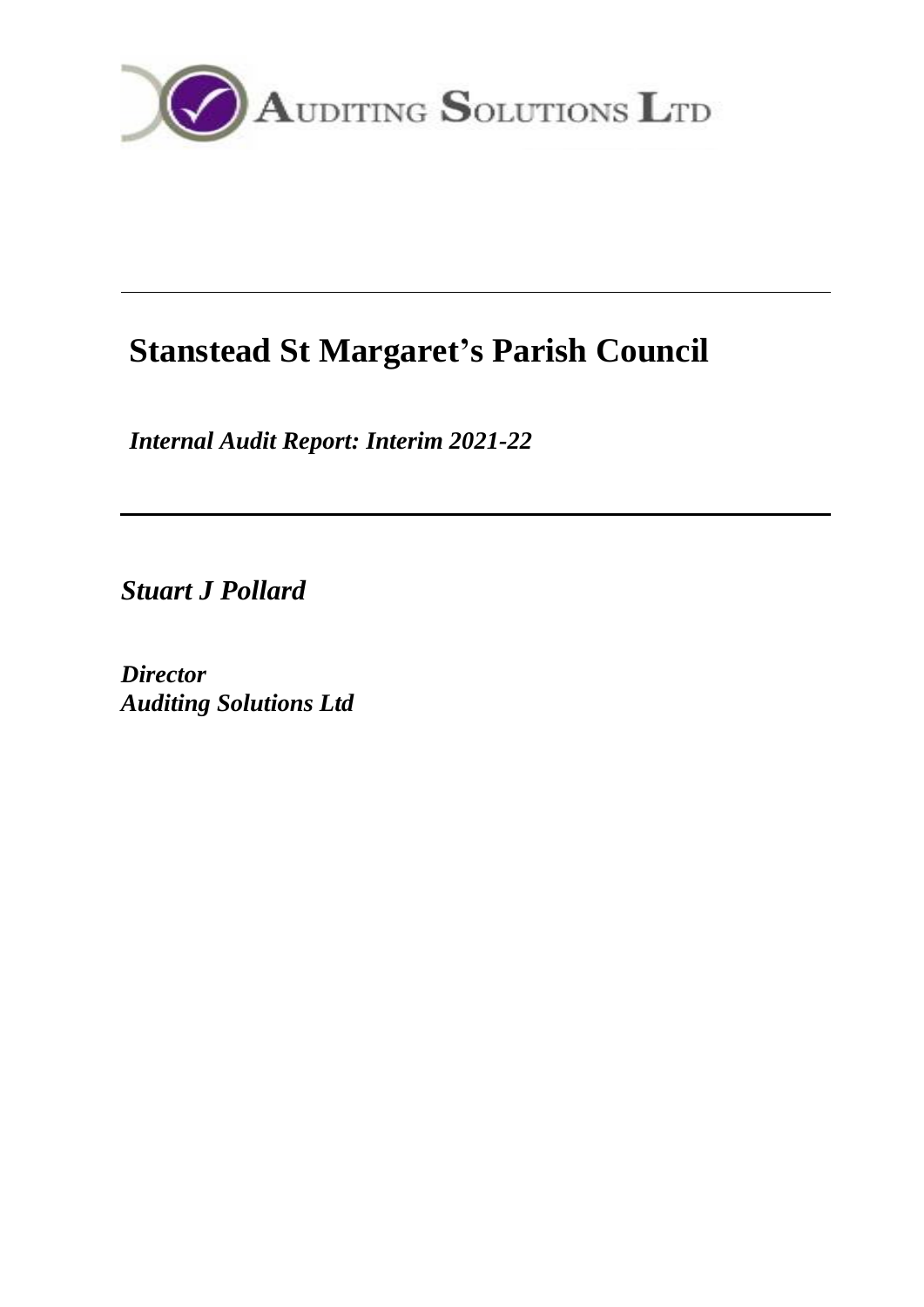## **Background**

Statute requires all town and parish councils to arrange for an independent Internal Audit (IA) examination of their accounting records and systems of internal control and for the conclusions to be reported each year in the Annual Governance and Accountability Return (AGAR).

This report sets out the work undertaken in relation to the 2021-22 financial year. To simplify the process this year and ease work pressures at the financial year-end, we have agreed with the Clerk that we would undertake a mid-year review, which took place on  $9<sup>th</sup>$  November 2021. We thank the Clerk for providing all necessary documentation for this initial review in either hard copy or electronic format, the work being undertaken in the evenings during our visits to other clients in the vicinity. The final review will, as usual, be timed to coincide with closure of the year's Accounts, hopefully again in conjunction with final visits to other neighbouring councils.

## **Internal Audit Approach**

In commencing our review for the year, we have again had regard to the materiality of transactions and their susceptibility to potential mis-recording or misrepresentation in the year-end Statement of Accounts / AGAR. We have undertaken detailed checks in several key areas to gain sufficient assurance that the Council's financial and regulatory systems and controls are appropriate and fit for the purposes intended.

Our programme of cover is also designed to facilitate our completion of the 'IA Certificate' in the year's AGAR, which requires independent assurance over several internal control objectives.

# **Overall Conclusion**

We are pleased to conclude that, based on the work undertaken to date, the Clerk and Council continue to maintain effective control arrangements with transactions accurately recorded in the Alpha accounting software, although we have noted a few instances where recoverable VAT has not been identified in the Alpha cashbook .

The following report provides detail of our objectives in each area embodied in the IA Certificate, the work undertaken and any issues arising that require action by the Council. Any such issues are further summarised as recommendations in the appended Action Plan, and we ask that members consider the report and provide appropriate responses to each recommendation indicating the action to be or already taken to address them. The report will be updated following completion of our final review for the year and sign-off of the IA Certificate in the year's AGAR.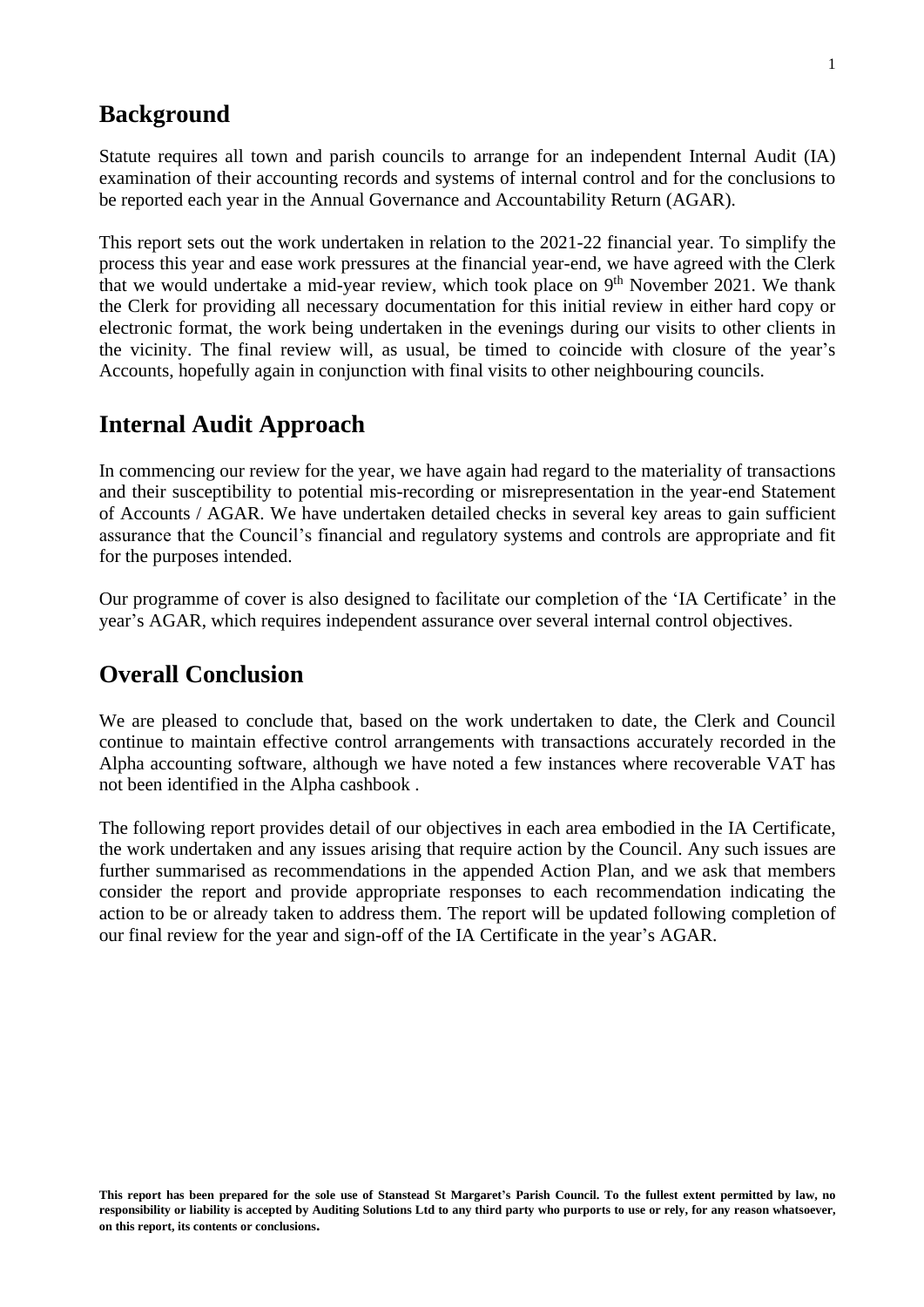# **Detailed report**

## **Maintenance of Accounting Records & Bank Reconciliations**

Our objective in this area is to ensure that accounting records are being maintained accurately and on a timely basis, and that no anomalous entries appear in cashbooks or financial ledgers. We are pleased to note that the accounting records are maintained using the RBS Rialtas Alpha software, with two bank accounts in place with Unity Bank, one for day-to-day transactions, the other for retention of surplus funds, together with a deposit account with NatWest: we note that the Council is in the process of closing the NatWest account with the intention of transferring the residual funds to the Unity Deposit account and will monitor progress at our final review.

To ensure the appropriateness and accuracy of the recording of transactions, we have:

- ➢ Verified that the prior year closing balances have been correctly rolled forward into 2021- 22;
- $\triangleright$  Verified that the accounts remain "in balance" at the present date;
- $\triangleright$  Ensured that an appropriate coding structure remains in place to facilitate reporting of the Council's budgetary performance throughout the year;
- ➢ Checked and agreed detail of the year's financial transactions on each of the bank accounts to 31st October 2021, apart from the NatWest account where no movement is recorded in the current financial year, by reference to supporting bank statements; and
- $\triangleright$  Verified the bank reconciliation detail on each bank account as of 30<sup>th</sup> April and 31<sup>st</sup> October 2021.

#### *Conclusions*

*We are pleased to record that no issues arise in this area currently warranting formal comment or recommendation, noting that bank reconciliations are presented to meetings throughout the year and forwarded to the Vice Chair for review and sign-off. We will examine the remaining transactions for the year at our final review, also checking the year-end bank reconciliations and ensuring the accurate disclosure of the combined account balances in the AGAR at Section 2, Box 8.*

# **Review of Corporate Governance**

Our objective is to confirm that the Council has a robust regulatory framework in place; that Council meetings are conducted in accordance with the adopted Standing Orders (SOs) and that, as far as we may reasonably be expected to ascertain, no actions of a potentially unlawful nature have been or are being considered for implementation.

We noted in last year's report that the Council's SOs and Financial Regulations (FRs) were reviewed and re-adopted at the March 2021 Council meeting with detail based on the latest NALC model documents including appropriate reference to the requirements of the Public Contracts Regulations effective from 2015. We also note that the Council has determined a financial limit of £10,000 for formal tender action in the documents.

We have reviewed the minutes of Council meetings held to date in 2021-22 to assess whether any issues exist that may have an adverse effect on the Council's financial stability in the short, medium or longer term, also that, as far as we may reasonably be expected to ascertain as we do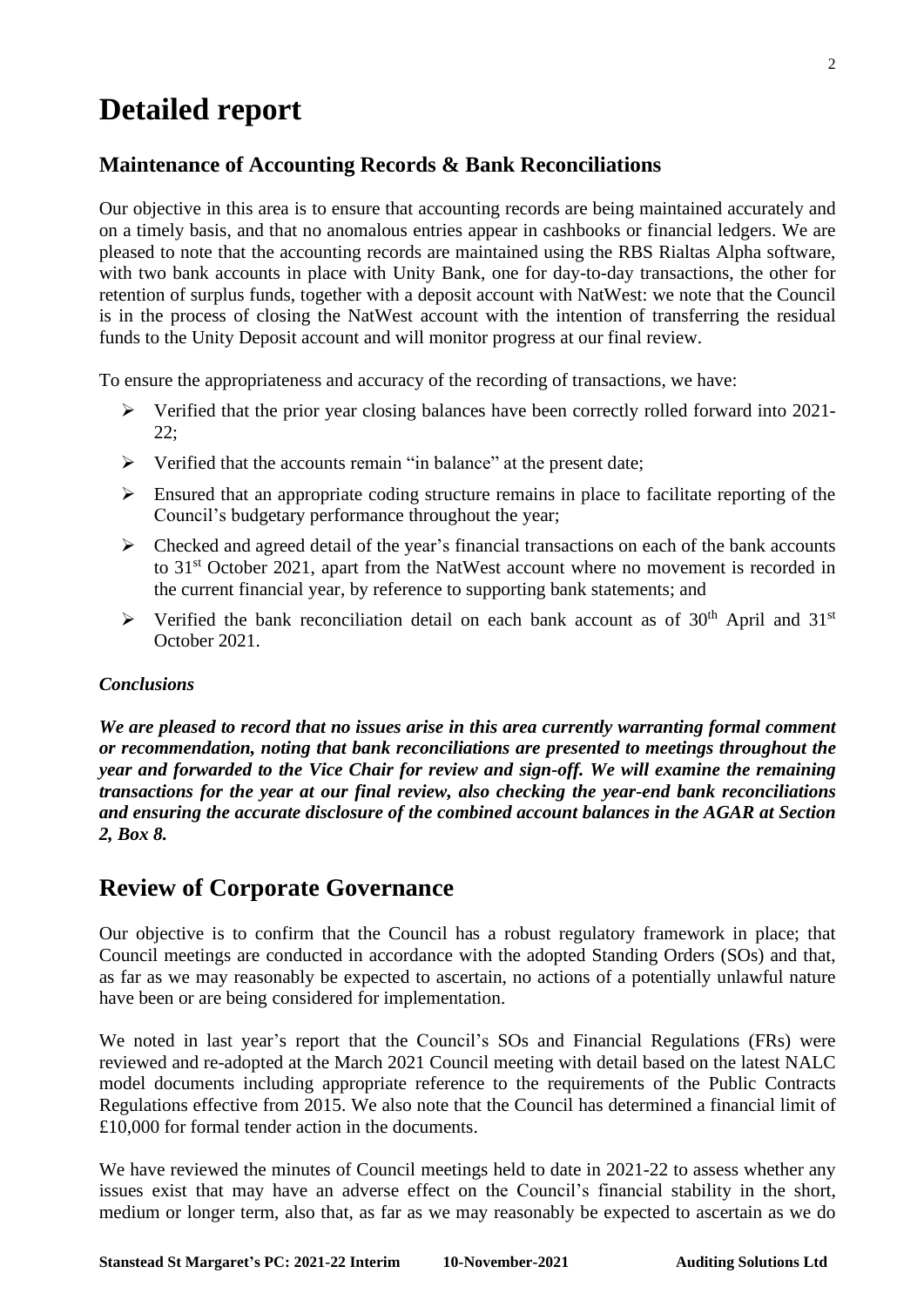not attend meetings, there is no indication that the Council may either be considering or have taken decisions that might result in ultra vires expenditure being incurred.

We note that the Council has not adopted the General Power of Competence: consequently, when considering and approving grants and donations to local bodies the approving minutes should, in line with best practice, record the powers relied on for such approvals bearing in mind that Section 137 may only be used in approving grants "for a proportion of the electorate" and where no other specific powers exist.

As the Council's annual turnover in 2020-21 was below the £25,000 threshold for submission of the AGAR for external audit review, the Council duly claimed exemption and consequently, no external audit certificate will be available for posting on the Council's website. We highlighted some concerns in relation to the Council's website which was not compliant with the requirements of the Transparency Code, Accounts and Audit Regulations or best practice, with much of the required documentation not published.

#### *Conclusions and recommendations*

*We acknowledged in last year's report the intent to upgrade the existing Council website and note that work is in hand currently to ensure compliance with the disclosure requirements of the Transparency Coe and Accounts and Audit Regulations 2015.*

*R1. When considering and approving grants and donations to local bodies, the powers relied on for such approvals should be minuted formally.*

# **Review of Payments & VAT**

Our objective here is to ensure that:

- ➢ Council resources are released in accordance with the Council's approved procedures and budgets;
- ➢ Appropriate documentation supports payments, either in the form of an original trade invoice or other appropriate form of document confirming the payment as due and/or an acknowledgement of receipt, where no other form of invoice is available;
- $\triangleright$  Payments are correctly analysed in the accounting records and end of year accounts;
- ➢ VAT has been appropriately identified and coded to the control account for periodic recovery; and
- ➢ Section 137 payments have been identified accordingly and are within the Council's spending limit.

We have discussed the controls in place over the approval and release of moneys to traders, etc with the Clerk last year and considered them sound and appropriate for the Council's requirements. Due to low volume of transactions, we have examined all payments processed in the year to 31st October 2021 for compliance with the above criteria and are pleased to record that no significant issues arise currently.

We are pleased to note that members continue to sign-off the invoices with two councillors also physically releasing the payments following the Clerk's setting up the payments online, although we have noted that a few invoices require members' initials which we understand will be actioned accordingly at the next council meeting.

**Stanstead St Margaret's PC: 2021-22 Interim 10-November-2021 Auditing Solutions Ltd**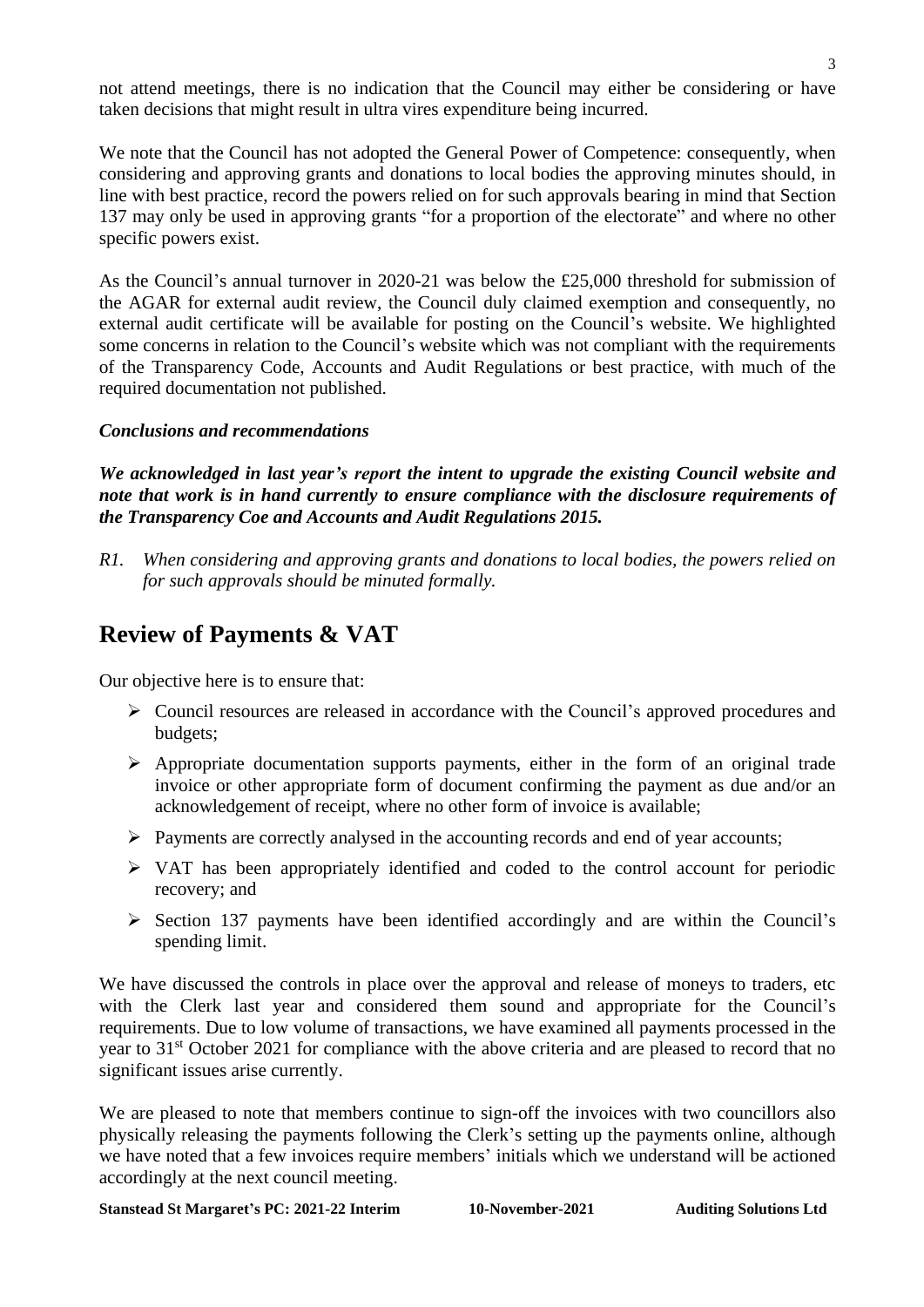We are pleased to note that, following our previous recommendation, a unique sequential number is now being allocated to each invoice / payment made: to ensure effective cross-referencing of the invoices to the Alpha accounting detail, we suggest that the unique number allocated to each payment should be entered in Alpha when inputting the payments as though that number were a cheque number.

We note that, due to the low volume and value of VAT expended, a single VAT reclaim was prepared for 2020-21 covering the limited VAT expended during the year.

In checking the payments we have also noted a few instances where invoices are made out in the name of the clerk rather than the Council (e.g., PlusNet): as these are genuine Council expenses and the invoices bear a valid VAT Registration number, the Council is entitled to reclaim the VAT: we attach a schedule of the relevant payments at Appendix A and suggest that the Clerk amends the relevant cashbook entries so that the VAT is identified: Rialtas should, if necessary, be contacted to assist in making the relevant amendments.

#### *Conclusions and recommendations*

*We are pleased to record that no significant concerns have been identified in this area, although as indicated above, we reiterate our prior year suggestion regarding recording the sequential transaction numbers in the Alpha cashbook as if they were cheque numbers. Then as yet, entries in respect of the unrecorded VAT should be amended appropriately to ensure that amounts involved are included in the next reclaim to be submitted to HMRC.*

*We shall review further payments in the year at our final visit also checking to see that an appropriate VAT reclaim is prepared and submitted to HMRC for 2021-22.*

- *R2. When grants and / or donations are approved and issued, the recipient should be asked to acknowledge receipt on a copy of the covering advice letter, which should then be held on the file of processed payment invoices.*
- *R3. Additionally, where no formal invoice is received, the Chairman should, ideally, sign-off a proforma invoice confirming the supply of goods and / or services and approving the "invoice" for payment.*
- *R4. The unique reference number now being allocated to each payment should be identified in the Alpha accounts when entering the payments as though it were a cheque number, thereby providing an effective cross-reference between the two items of documentation.*
- *R5. The cashbook detail should be amended to ensure that the VAT, as detailed in the attached Appendix, is recorded for recovery when the next VAT reclaim is prepared and submitted to HMRC.*

## **Assessment and Management of Risk**

Our objective is to ensure that the Council has put in place appropriate arrangements to identify all potential areas of risk of both a financial and operational / health and safety nature, whilst also ensuring that appropriate arrangements exist to monitor and manage those risks to minimise the opportunity for their coming to fruition.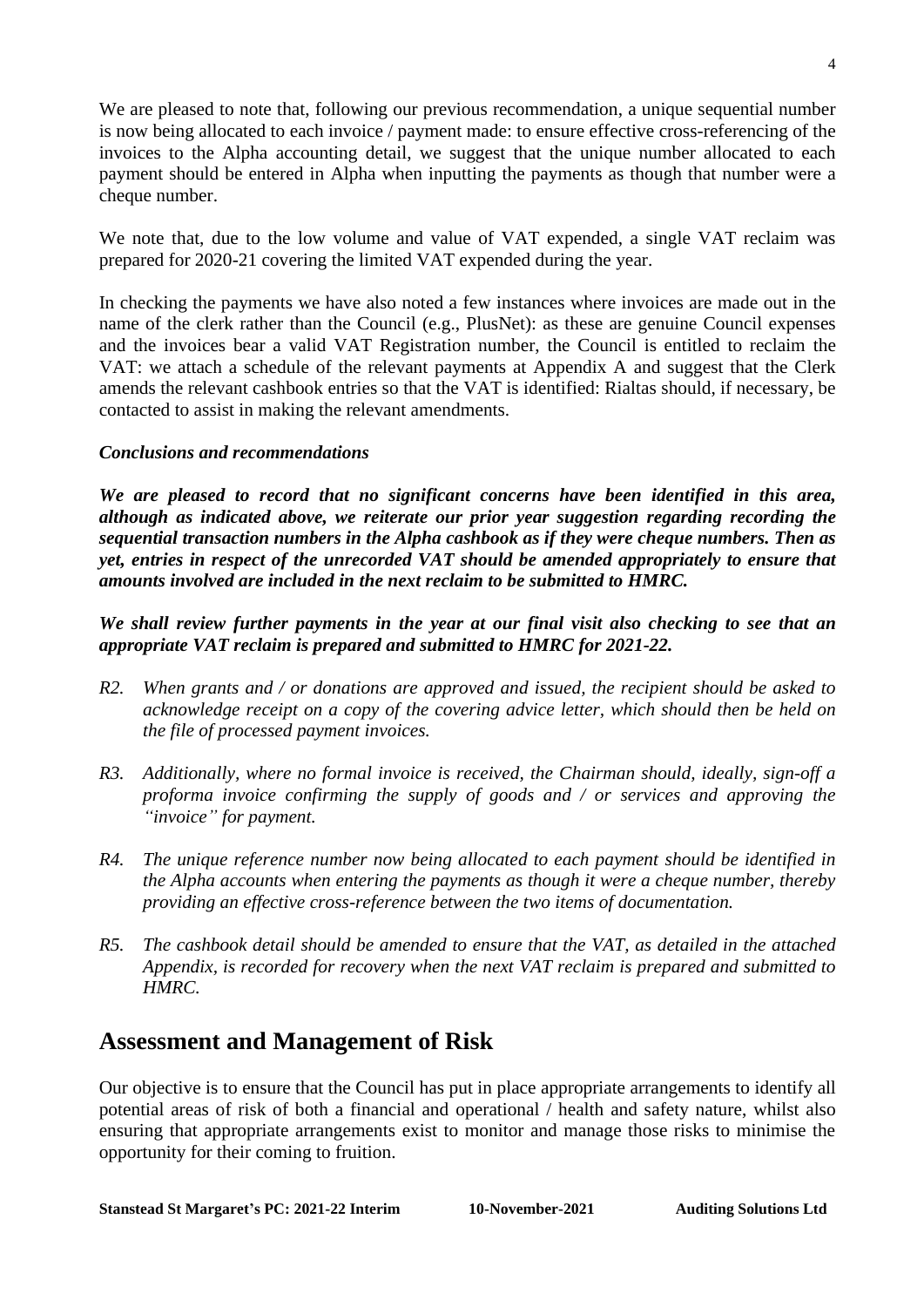We were pleased to note last year that an appropriate financial risk assessment register was in place, which had been formally reviewed and re-adopted at the March 2021 meeting of the Council.

We have reviewed the Council's insurance arrangements with Zurich and consider cover appropriate for the Council's present requirements with Employer's and Public Liability in place at £10 million and £12 million respectively, together with Fidelity Guarantee (FG) cover of £250,000.

#### *Conclusions*

*No issues arise in this review area warranting formal comment or recommendation. We shall continue to assess the appropriateness of the Council's arrangements for the assessment and management of risk at future years' reviews. We take this opportunity to remind the Clerk and members that the Practitioner's Guide requires councils to review, update (if appropriate) and re-adopt the risk register at least once in each financial year.*

# **Budgetary Control & Reserves**

Our objective here is to ensure that the Council has a robust procedure in place for identifying and approving its future budgetary requirements and level of precept to be drawn down from the District Council: also, that an effective reporting and monitoring process is in place. We also aim to ensure that the Council retains appropriate funds in general and earmarked reserves to finance its ongoing spending plans, whilst retaining appropriate sums to cover any unplanned expenditure that might arise.

We are pleased to note that members continue to receive regular financial reports throughout the year detailing payments for approval, the occasional receipts and bank reconciliations. As the Alpha software has the facility to generate detailed budget reports at any stage of the year at the press of a few buttons, we suggest that members be provided with that detail at least quarterly during the year. We have reviewed the budget position as recorded in the Alpha accounts as of  $31<sup>st</sup>$ October 2021 with no unexplained or unanticipated significant variances existing warranting further explanation with income standing at virtually 100% of budget and expenditure at 48%.

#### *Conclusions*

*This review was undertaken in advance of members formal consideration and approval of the 2022-23 budget and precept requirements. We shall, consequently, review the position at our final visit ensuring appropriate action has been taken with the value of the 2022-23 precept formally approved and minuted. We shall also review the level of retained reserves assessing their appropriateness to fund the Council's ongoing revenue spending requirements*

# **Review of Income**

The Council receives very limited income primarily by way of the annual Precept, occasional grants, recoverable VAT and a limited amounts of bank interest. We have verified detail of income received and banked to bank statements, and, where available, other supporting documentation.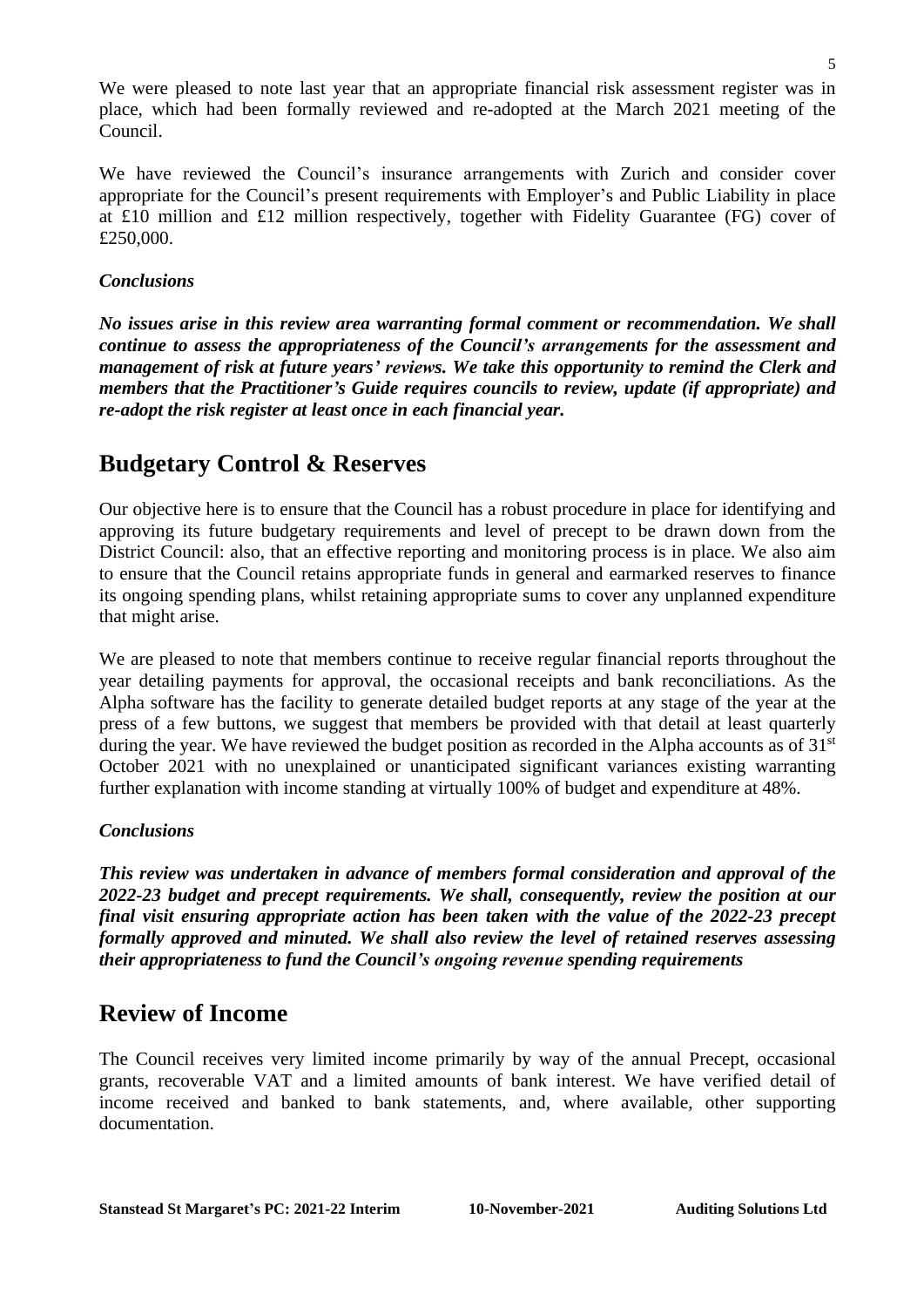#### *Conclusion*

*We are pleased to report that no issues arise in this area warranting formal comment or recommendation.*

## **Petty Cash Account**

*The Council does not operate a petty cash account: any incidental "out-of-pocket" expenses are repaid to the Clerk periodically in conjunction with his salary and are approved and minuted as part of the normal controls exercised over payments.*

## **Review of Staff Salaries**

In examining the Council's payroll function, our objective is to confirm that extant legislation is being appropriately observed as regards adherence to the Employee Rights Act 1998 and the requirements of HMRC legislation as regards the deduction and payment over of income tax and NI contributions, together with employee deductions / PC contributions to the LG Pension Scheme.

We noted last year that the Clerk had been provided with a formal employment contract and reviewed its content, which is in line with the standard NALC created document. We note that the payroll calculations are undertaken by an external agent on behalf of the Council and have consequently checked and agreed the gross salary paid in October 2021 to the Clerk. In doing so, we have noted that she is still being paid on Scale Point 18, whereas, as we have been advised, members agreed the uplift to Scale Point 19 earlier in the financial year. The payroll provider will need to be advised of the increase with any backpay payable duly added to the next monthly salary calculations.

#### *Conclusions and recommendation*

*We are pleased to report that no significant issues arise in this area, although it appears that the Clerk's salary is being underpaid as recorded above.*

*R6. The Clerk should liaise with the payroll service provider advising them of the increase in her salary scale point and advising the applicable date so that arrears may be paid with the next month's salary.*

## **Investments and Loans**

*The Council has no specific investments in place, nor any loans repayable by or to it.*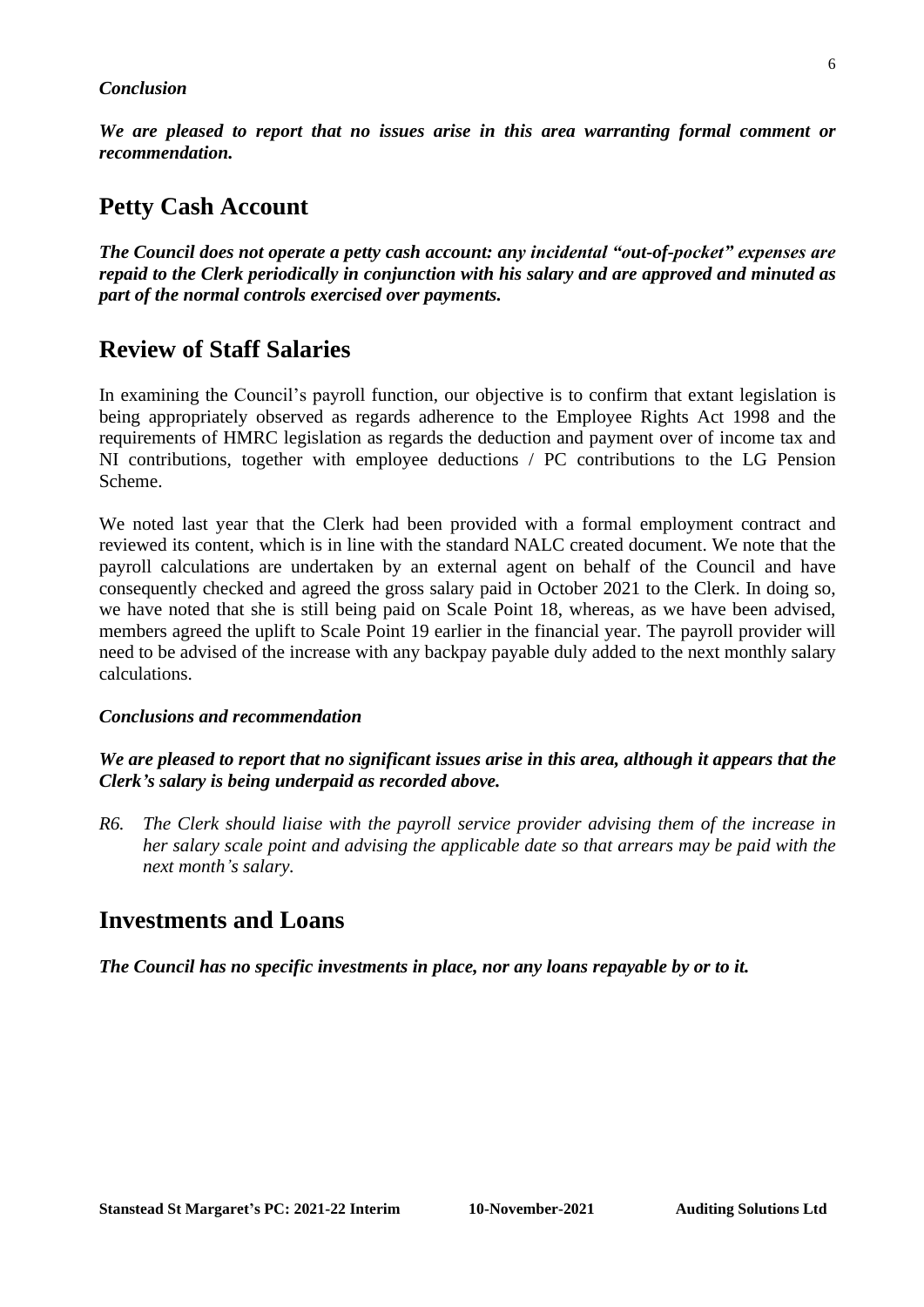#### **Rec. No. Recommendation Response**

#### **Review of Corporate Governance**

R1 When considering and approving grants and donations to local bodies, the powers relied on for such approvals should be minuted formally.

#### **Review of Expenditure and VAT**

- R2 When grants and / or donations are approved and issued, the recipient should be asked to acknowledge receipt on a copy of the covering advice letter, which should then be held on the file of processed payment invoices.
- R3 Additionally, where no formal invoice is received, the Chairman should, ideally, sign-off a proforma invoice confirming the supply of goods and / or services and approving the "invoice" for payment.
- R4 The unique reference number now being allocated to each payment should be identified in the Alpha accounts when entering the payments as though it were a cheque number, thereby providing an effective cross-reference between the two items of documentation.
- R5 The cashbook detail should be amended to ensure that the VAT, as detailed in the attached Appendix, is recorded for recovery when the next VAT reclaim is prepared and submitted to HMRC.

#### **Review of Staff Salaries**

R6 The Clerk should liaise with the payroll service provider advising them of the increase in her salary scale point and advising the applicable date so that arrears may be paid with the next month's salary.